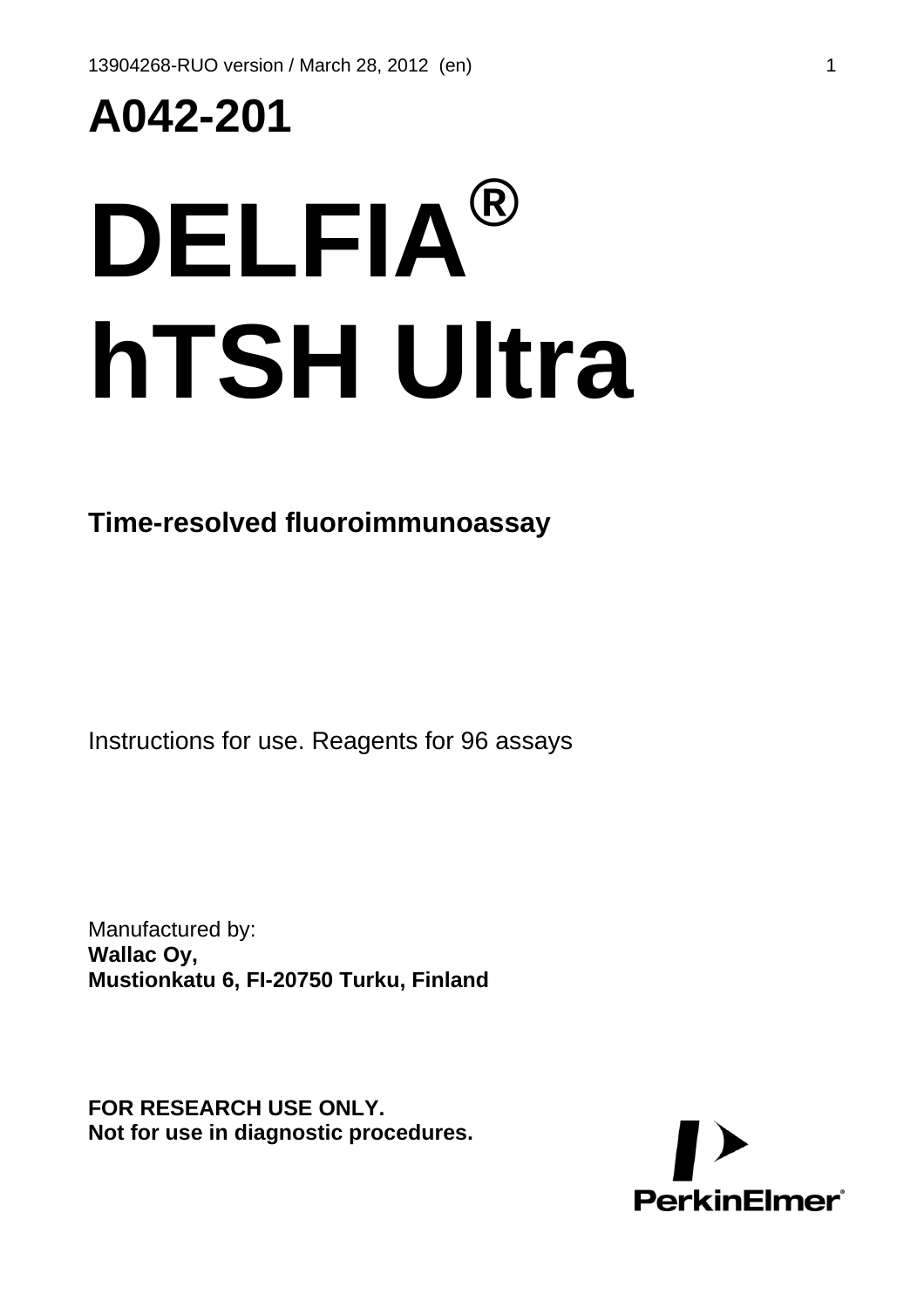#### **SYMBOLS**



Batch code



Packing number



Catalog number



Use by



Temperature limitation



Store in the dark



Contains sufficient for <n> tests



Consult instructions for use



Manufacturer



This way up

Recyclable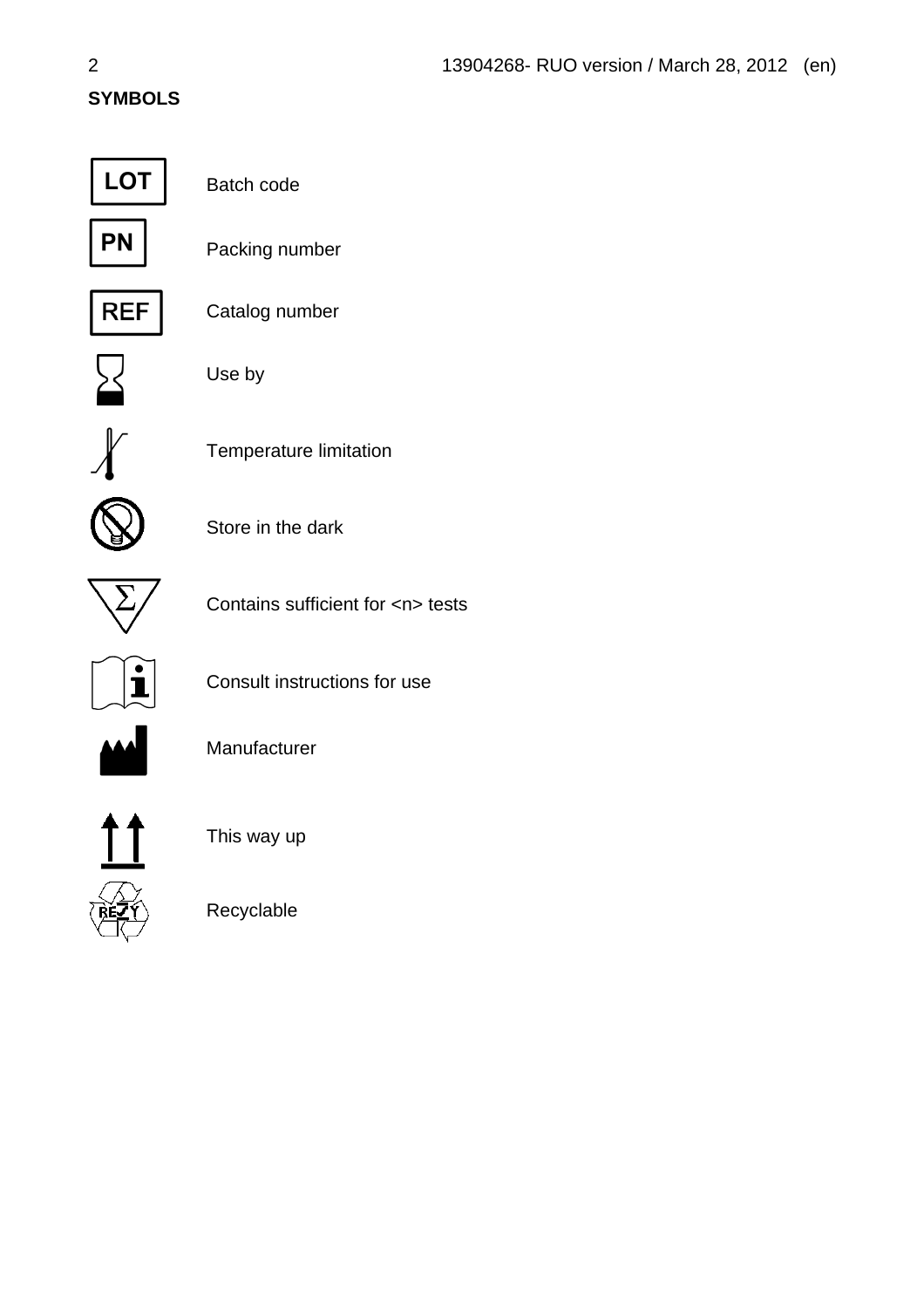### **DELFIA®**  **hTSH Ultra kit**

#### **APPLICATION**

This kit is intended for the quantitative determination of human thyrotropin (hTSH) in serum.

**For research use only. Not for use in diagnostic procedures.** 

#### **PRINCIPLES OF THE ASSAY**

TheDELFIA<sup>®</sup> hTSH Ultra assay is a solid phase, two-site fluoroimmunometric assay based on the direct sandwich technique in which three monoclonal antibodies (derived from mice) are directed against separate antigenic determinants on the hTSH molecule. Standard, control and samples containing hTSH are reacted simultaneously with immobilized monoclonal antibodies directed against the hTSH molecule and with europium-labeled monoclonal antibodies directed against different specific antigenic sites on the beta subunit. The complete assay requires only one incubation step.

Enhancement Solution dissociates europium ions from the labeled antibody into solution where they form highly fluorescent chelates with components of the Enhancement Solution. The fluorescence in each well is then measured. The fluorescence of each sample is proportional to the concentration of hTSH in the sample (1,2,3,4).



<span id="page-2-1"></span><span id="page-2-0"></span>DELFIA is a registered trademark of PerkinElmer, Inc.<br>DELFIA is a registered trademark of PerkinElmer, Inc.

 $\overline{a}$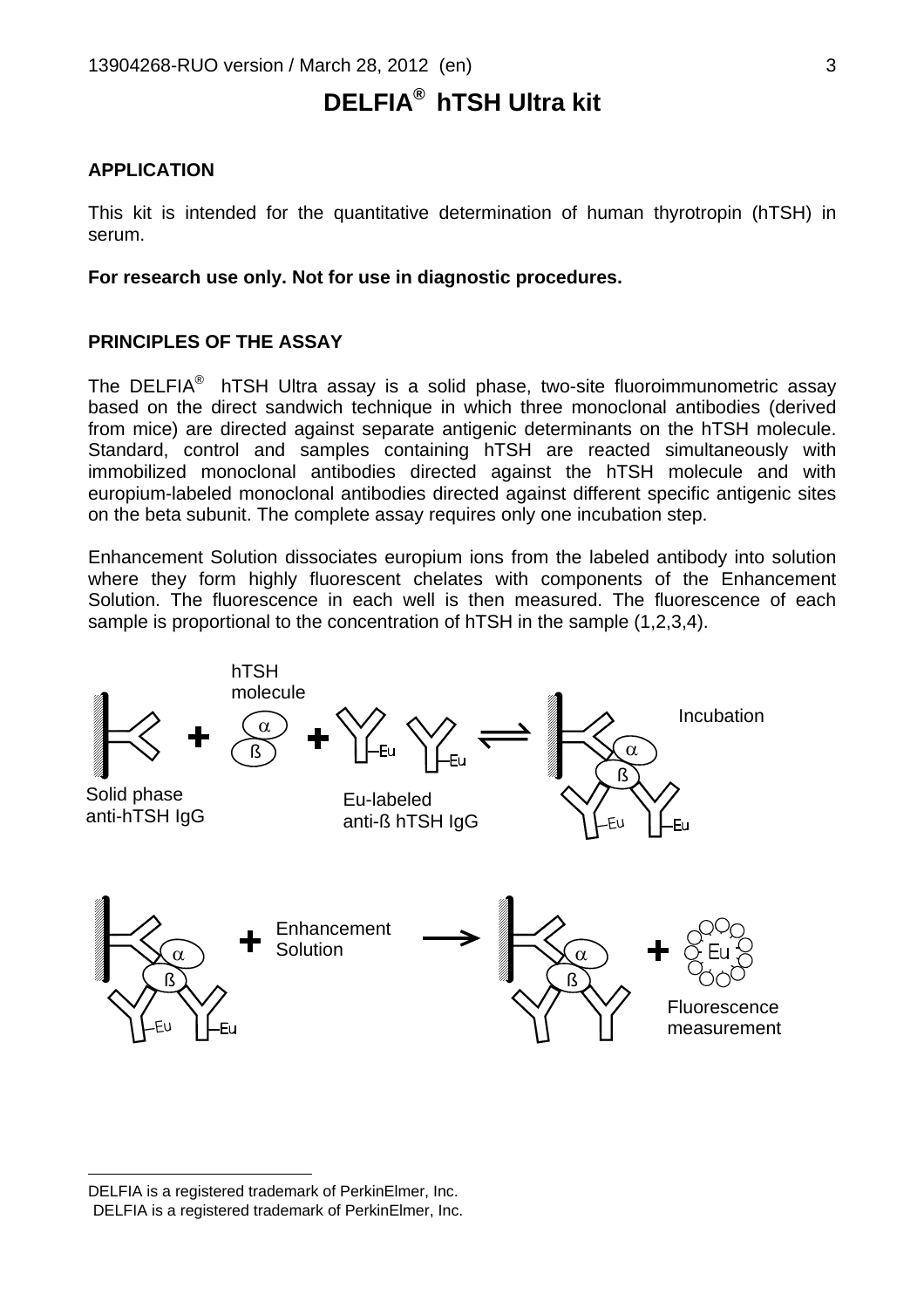#### **KIT CONTENTS**

Each DELFIA hTSH Ultra kit contains reagents for 96 assays.

The expiry date of the unopened kit is stated on the outer label. Store at +2 - +8°C.

Once opened, the kit components are stable for up to 2 weeks when used as described in the section "ASSAY PROCEDURE".

#### **Reagents**

| Component        |             |              | Quantity        | Shelf life and storage                                    |
|------------------|-------------|--------------|-----------------|-----------------------------------------------------------|
|                  |             |              |                 |                                                           |
| hTSH Standards   |             |              | 6 vials, 1.4 mL | $+2 - +8$ °C until expiry date                            |
| (approx. values) |             |              |                 | stated on the vial label.                                 |
| A                | $\mathbf 0$ | $\mu$ U/mL   |                 |                                                           |
| B                |             | $0.03$ µU/mL |                 |                                                           |
| C                | 0.1         | $\mu$ U/mL   |                 | The exact hTSH concentrations are given on the lot        |
| D                | 1.0         | $\mu$ U/mL   |                 | specific quality control certificate included in the kit. |
| E                | 10          | $\mu$ U/mL   |                 |                                                           |
|                  | 100         | $\mu$ U/mL   |                 |                                                           |

The ready-for-use standards are in Tris-HCl buffered salt solution with bovine serum albumin, and < 0.1% sodium azide as preservative. The standards have been calibrated against the Thyroid-Stimulating Hormone, Human, for Immunoassay, Third International Standard, NIBSC Code 81/565.

Anti-hTSH-Eu tracer stock solution  $($  - 40  $\mu$ g/mL) (mouse monoclonal) 1 vial, 1.1 mL  $+2 - +8$ °C until expiry date stated on the vial label. The tracer is in Tris-HCl buffered (pH 7.8) salt solution with bovine serum albumin, and < 0.1% sodium azide as preservative. Wash Concentrate 1 bottle, 40 mL +2 - +8°C until expiry date stated on the bottle label. A 25-fold concentration of Tris-HCl buffered (pH 7.8) salt solution with Tween 20. Contains Germall  $II^1$  $II^1$  as preservative. hTSH Ultra Assay Buffer 1 bottle, 20 mL +2 - +8°C until expiry date stated on the bottle label. Ready-for-use Tris-HCl buffered (pH 7.8) salt solution with bovine serum albumin, bovine globulin, casein, mouse IgG, Tween 20, an inert red dye, and < 0.1% sodium azide as preservative.

l

<span id="page-3-0"></span> $1$  Germall is a registered trademark of ISP Investments, Inc.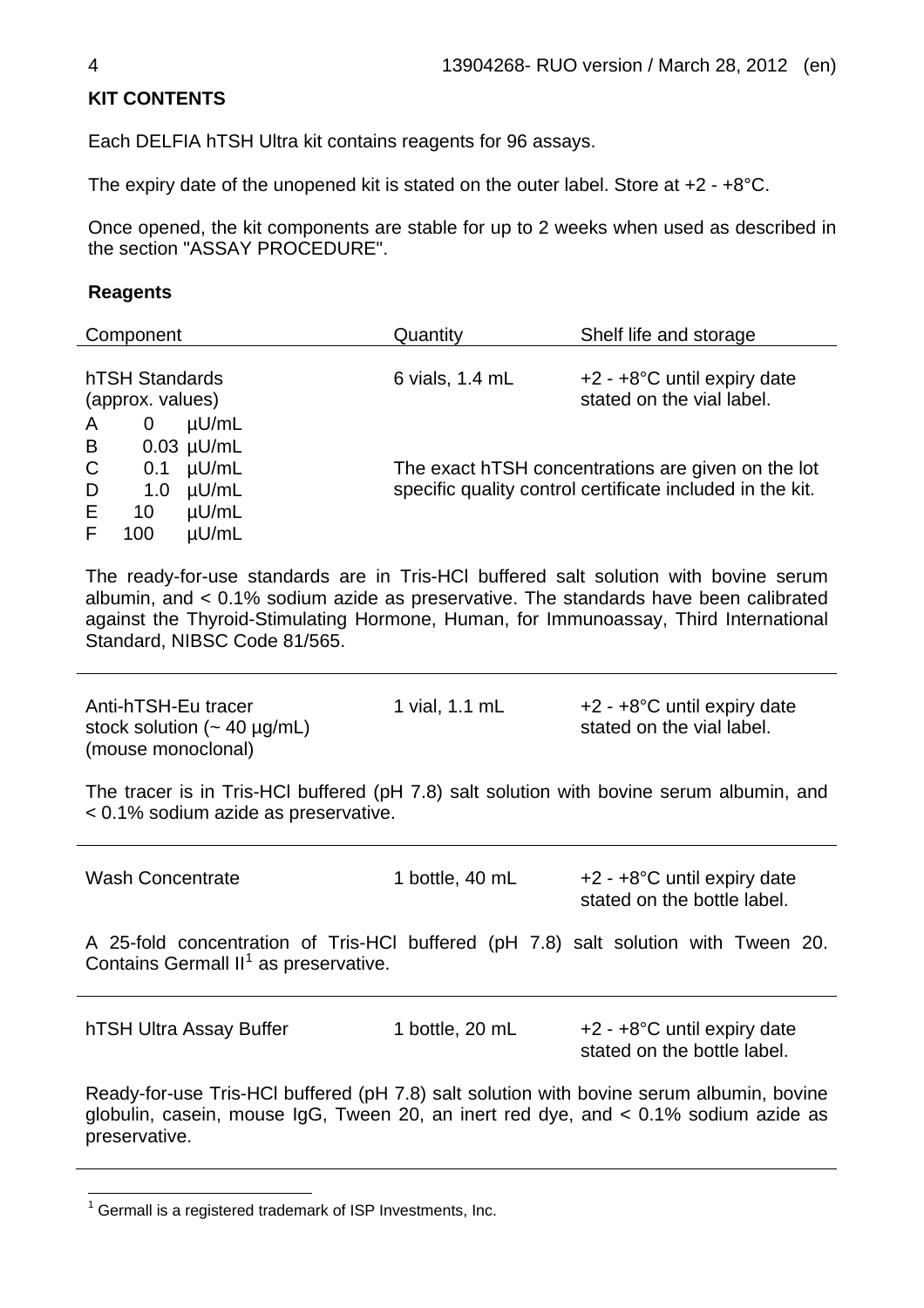| <b>Enhancement Solution</b>                                                                                                                   | 1 bottle, 50 mL | $+2 - +8$ °C until expiry date<br>stated on the bottle label.<br>Shelf life 6 months at room<br>temperature $(+20 - +25^{\circ}C)$ .<br>Avoid direct sunlight. |  |  |
|-----------------------------------------------------------------------------------------------------------------------------------------------|-----------------|----------------------------------------------------------------------------------------------------------------------------------------------------------------|--|--|
| Ready-for-use Enhancement Solution with Triton X-100 <sup>2</sup> , acetic acid and chelators.                                                |                 |                                                                                                                                                                |  |  |
| <b>Anti-hTSH Microtitration Strips.</b><br>8 x 12 wells coated with<br>antibodies directed against<br>the hTSH molecule<br>(mouse monoclonal) | 1 plate         | $+2 - +8$ °C until expiry date<br>stated on the label.                                                                                                         |  |  |

1 pc

| <b>MATERIALS REQUIRED BUT NOT SUPPLIED WITH THE KIT</b> |  |  |
|---------------------------------------------------------|--|--|

The DELFIA hTSH Ultra kit is part of a complete system of reagents and instrumentation. The DELFIA system requires the following items, which are available from Wallac Oy or PerkinElmer, Inc. and its distributors.

- 1. Time-resolved fluorometer plus printer and (optional) computer
- 2. Automatic washer DELFIA Platewash (prod. no. 1296-026)
- 3. Automatic shaker DELFIA Plateshake (prod. no. 1296-003/004)
- 4. Pipette for dispensing hTSH Ultra Assay Buffer and the diluted tracer solution Eppendorf Multipette (prod. no. 1296-014) with 5 mL Combitips (prod. no. 1296-016) or alternatively DELFIA Plate Dispense with the DELFIA Dispense Unit (prod. nos. 1296-041 and 1296-043)
- 5. Pipette for dispensing the Enhancement Solution Eppendorf Multipette (prod. no 1296-014) with 5 mL Combitips (prod. no. 1296-016) or alternatively the DELFIA Plate Dispense (prod. no. 1296-041)
- 6. DELFIA Diluent II (prod. nos. B131-100 and B132-100)

In addition to the DELFIA system the following are required:

- precision pipettes for dispensing microliter volumes and pipettes for dispensing milliliter volumes
- deionized water

l

Lot specific

quality control certificate

<span id="page-4-0"></span> $2$  Triton is a registered trademark of Union Carbide Chemicals & Plastics Technology.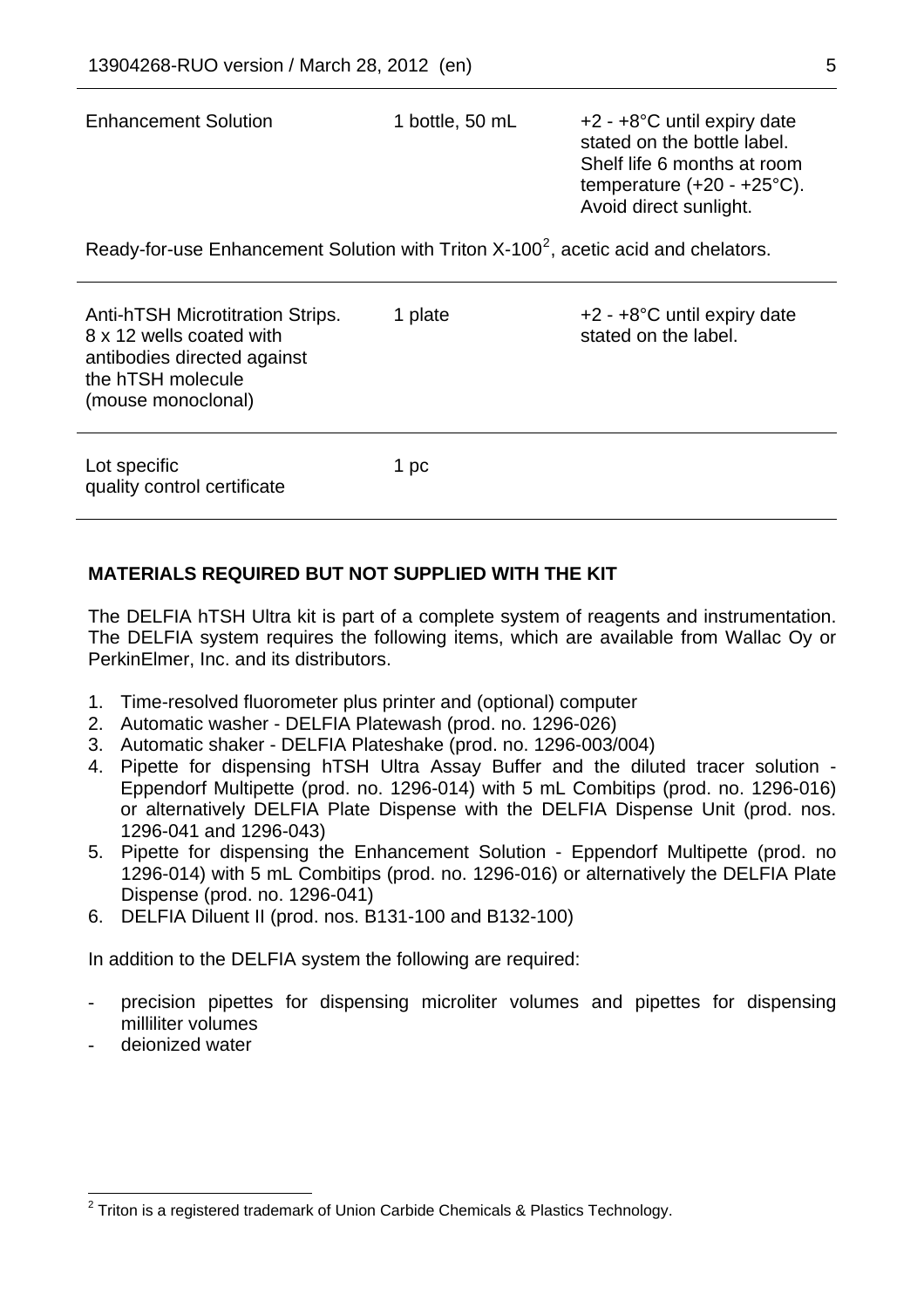#### **SPECIMEN COLLECTION AND HANDLING**

Collect blood by venipuncture, allow to clot and separate the serum by centrifugation. Plasma containing EDTA or citrate cannot be used due to chelating effects on europium. Heparin plasma however can be used. Hemolytic (hemoglobin  $\leq 5$  g/L), lipemic  $(\leq 5$  g/L) and icteric (bilirubin  $\leq 500$  µmol/L) serum samples do not interfere with the assay.

Specimens giving hTSH values above the highest standard (100 µU/mL) should be diluted with the DELFIA Diluent II, and the result multiplied with the appropriate dilution factor.

Samples can be stored for 2 days at +2 - +8°C. For longer periods store samples at -20°C. Repeated freezing and thawing should be avoided.

#### **WARNINGS AND PRECAUTIONS**

#### **For research use only. Not for use in diagnostic procedures.**

Handle all specimens as potentially infectious. Please refer to the U.S. Department of Health and Human Services publication "Biosafety in Microbiological and Biomedical Laboratories" or any other local or national regulation.

Reagents contain sodium azide (NaN<sub>3</sub>) as a preservative. Sodium azide may react with lead and copper plumbing to form highly explosive metal azides. On disposal, flush with a large volume of water to prevent azide build-up.

Disposal of all waste should be in accordance with local regulations.

#### **ASSAY PROCEDURE**

Perform each determination in duplicate for both standards and unknowns. A standard curve should be run with each assay. All reagents and samples must be brought to room temperature (+20 - +25°C) before use.

| 1. Preparation of reagents | Reconstituted stability |
|----------------------------|-------------------------|
|                            |                         |

Wash solution 2 weeks at  $+2$  -  $+25^{\circ}$ C in a sealed container.

Pour the 40 mL of Wash Concentrate into a clean container and dilute 25-fold by adding 960 mL of deionized water to give a buffered wash solution (pH 7.8).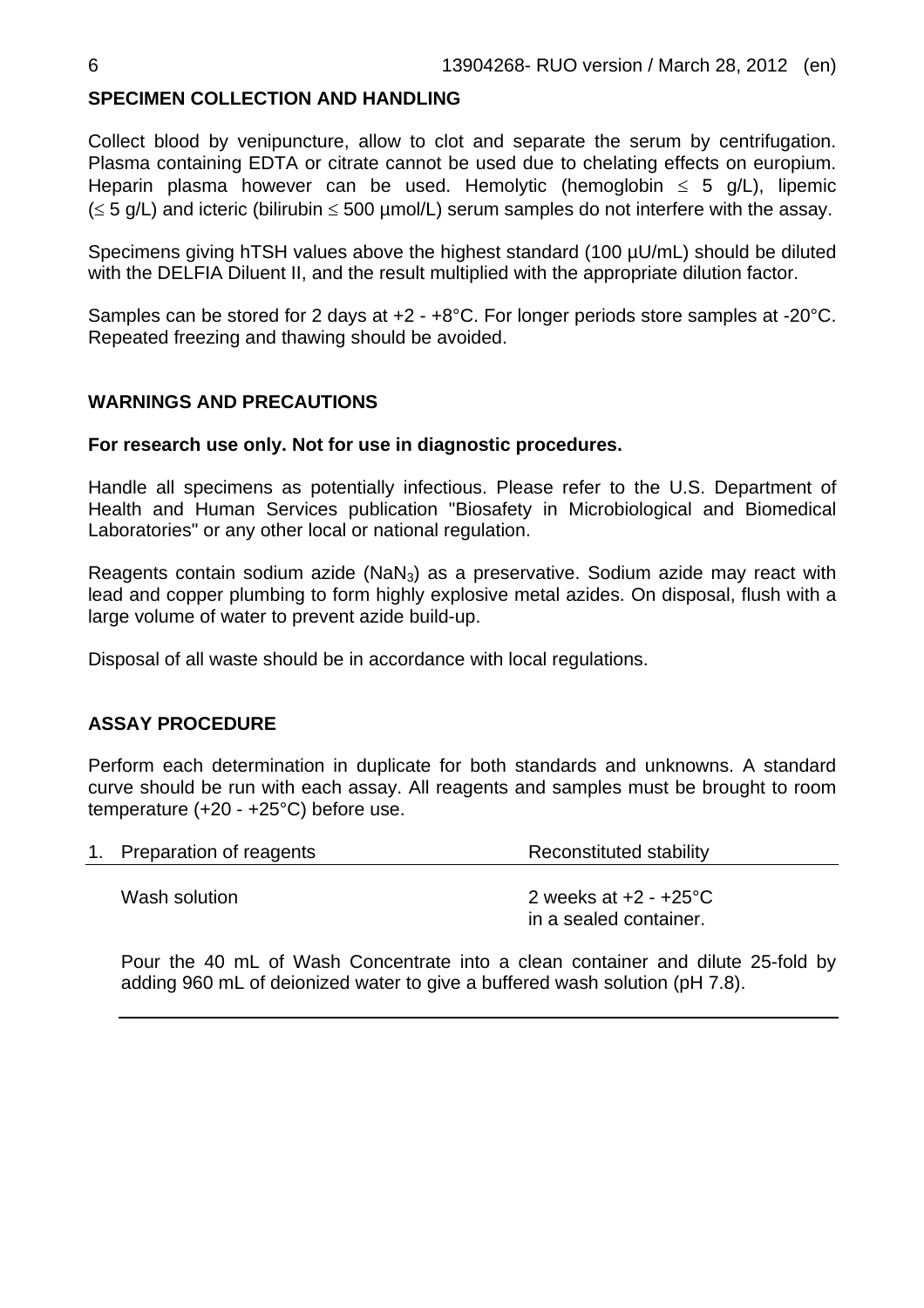#### Anti-hTSH-Eu tracer solution **Prepare within one hour of use.**

Prepare the needed volume of tracer dilution by mixing 75  $\mu$ L of tracer stock solution with 1.5 mL of hTSH Ultra Assay Buffer per strip (see table in the Summary Protocol Sheet).

**It is important that the hTSH Ultra Assay Buffer does not come into contact with tracer stock solution not intended for immediate use.**

We advise the use of a disposable plastic container to prepare the tracer working solution.

2. Transfer the required number of microtitration strips to a strip frame.

Note: Open the foil from three sides only and fold it aside leaving the plate-specific information on the package. Return the remaining strips into the package and press the foil cover back on as tightly as possible. Leave the desiccant in the package. Alternatively, store the remaining strips in a resealable plastic bag with the desiccant.

3. Pipette 100 µL of the hTSH Standards (Std) and serum specimens (unknowns - Unk) into the strip wells. The following plate map is given as an example. Each laboratory can decide on the best positioning of the controls and samples.



- 4. Add 100 µL of diluted tracer solution to each well using **the recommended Eppendorf Multipette** after discarding the first aliquot, or use the DELFIA Dispense Unit. Avoid carry-over by holding the pipette tip slightly above the top of the well and avoid touching the plastic strip or the surface of the liquid.
- 
- 5. Cover the frame containing the strips and incubate for 2 hours  $(\pm 10 \text{ minutes})$  at room temperature with **slow** shaking on the DELFIA Plateshake.
- 6. After the incubation step, aspirate and wash each strip with the DELFIA Platewash using program 42 (wash).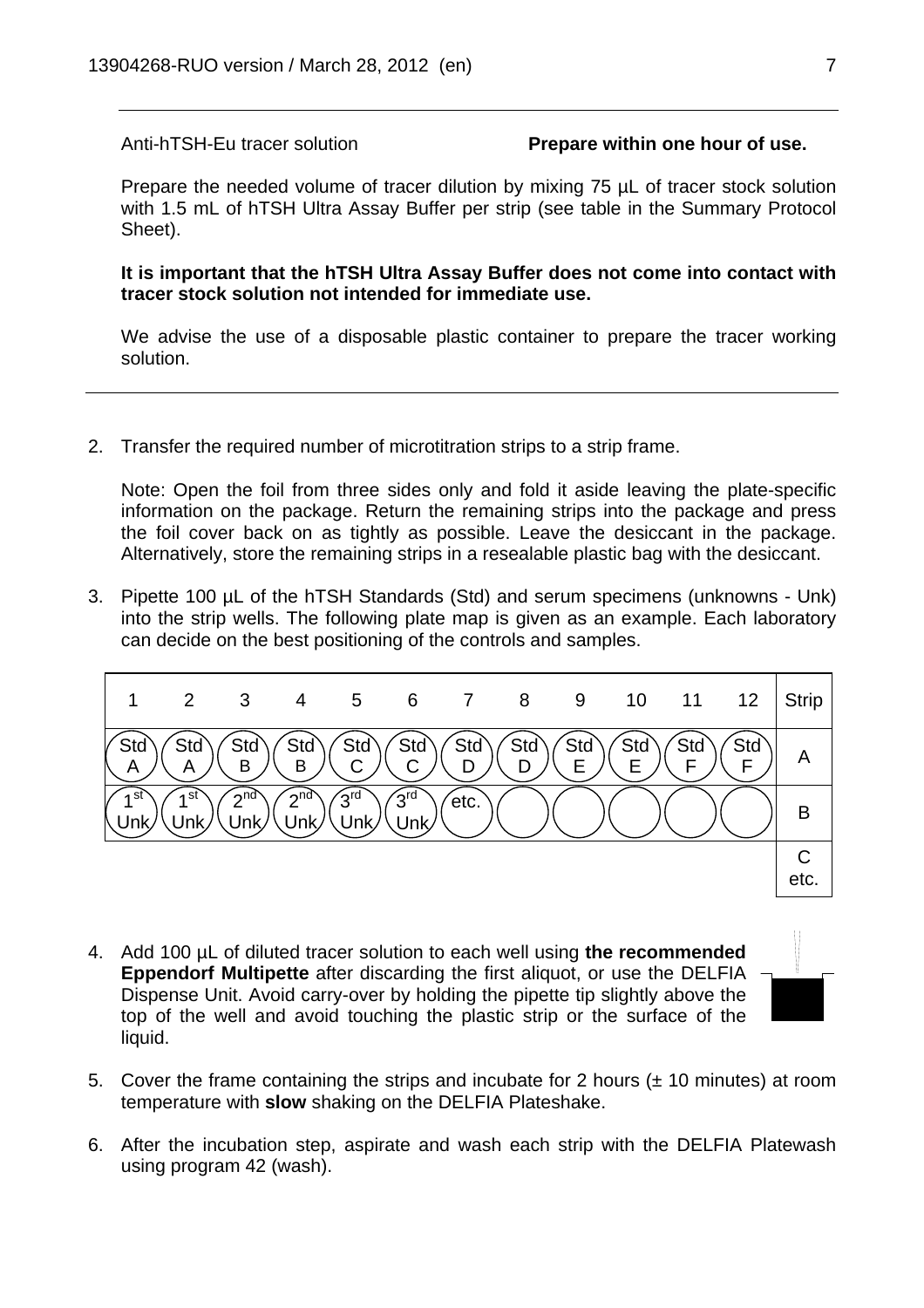- 7. Add 200 µL of Enhancement Solution directly from the reagent bottle to each well using **the recommended Eppendorf Multipette** after flushing the Combitip once with Enhancement Solution (to waste), or use the DELFIA Plate Dispense. Refill the Combitip and discard the first aliquot. Avoid touching the edge of the well or its contents.
- 8. Shake the frame **slowly** for 5 minutes. The fluorescence is stable for several hours if evaporation is prevented. However, we recommend measurement within 1 hour as external factors may cause a decrease in signal with time, although this is extremely rare.
- 9. Ensure that each strip is firmly seated in the frame and measure the fluorescence in the time-resolved fluorometer.

When using the 12[3](#page-7-0)4 fluorometer select kit program 42 or MultiCalc $^{\circ}$  <sup>3</sup> protocol "42 TSHU" for automatic measurement and result calculation.

When using VICTOR<sup>2</sup> D start the measurement from the Start Wizard, select "TSHU" from Protocols/Kits panel "Thyroid" and define the number of plates and samples.

Check the parameter group for program 42 or the MultiCalc protocol "42 TSHU". If you change the replicate number for the unknowns please change the protocol accordingly (see fluorometer manual or MultiCalc manual for editing the parameters).

| <b>ASSAY TYPE</b>          |   | IFMA                                             |  |
|----------------------------|---|--------------------------------------------------|--|
| <b>FITTING METHOD</b>      |   | <b>SPLINE SMOOTHED</b>                           |  |
| X-AXIS                     |   | <b>LOGARITHMIC</b>                               |  |
| Y-AXIS                     |   | <b>LOGARITHMIC</b>                               |  |
| <b>BLANKS</b>              |   | 2                                                |  |
| <b>STANDARDS</b>           |   | 5                                                |  |
| <b>STANDARD REPLICATES</b> |   | $\overline{2}$                                   |  |
| STANDARD CONC              |   | в<br>(Make sure that the hTSH standard           |  |
| STANDARD CONC              |   | concentrations correspond to those<br>C          |  |
| <b>STANDARD CONC</b>       |   | given on the lot specific quality control<br>D   |  |
| <b>STANDARD CONC</b>       |   | certificate. If this is not the case, enter<br>Е |  |
| <b>STANDARD CONC</b>       | ٠ | F<br>the new concentrations.)                    |  |
| <b>UNKNOWN REPLICATES</b>  |   | 2                                                |  |

#### **PROCEDURAL NOTES**

- 1. A thorough understanding of this package insert is necessary for successful use of the DELFIA kit. The reagents supplied with this kit are intended for use as an integral unit. Do not mix identical reagents from kits having different lot numbers. Do not use kit reagents after the expiry date printed on the kit label.
- 2. Any deviation from the assay procedure may affect the results.

 3 MultiCalc is a registered trademark of PerkinElmer, Inc.

<span id="page-7-1"></span><span id="page-7-0"></span>VICTOR is a trademark of PerkinElmer, Inc.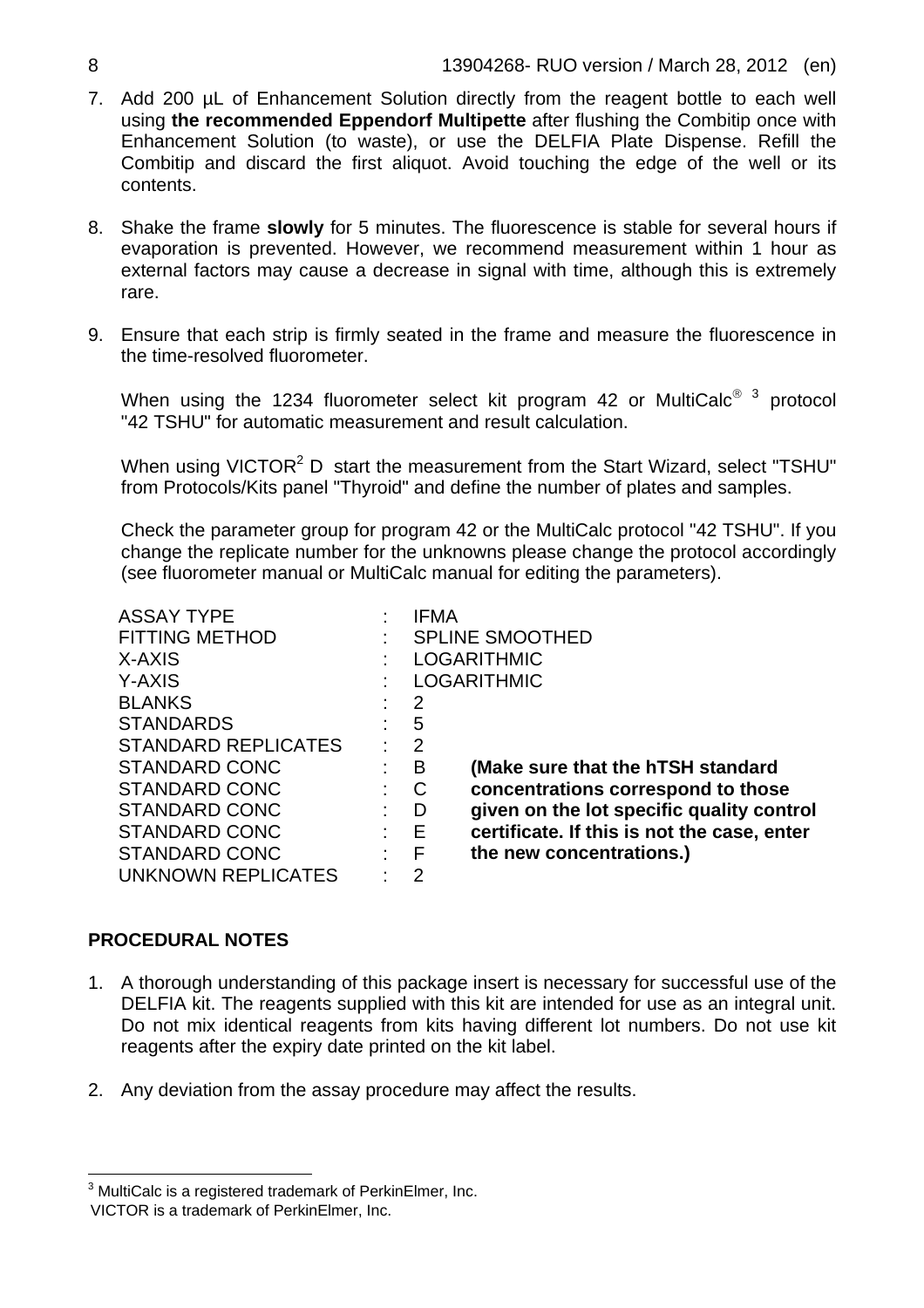13904268-RUO version / March 28, 2012 (en) 9

- 3. Reagents should be allowed to reach room temperature (+20 +25°C) prior to sample preparation. Frozen specimens should be brought to room temperature slowly and gently mixed by hand. Do not vigorously vortex or mix specimens.
- 4. When washing the strips, ensure that each well is filled up completely to the top edge as shown in the figure. After washing the strips, check that the wells are dry. If there is moisture left, invert the plate and tap firmly against absorbent paper.



For detailed information on the cleaning and maintenance of the washing device, please refer to the DELFIA Platewash manual.

5. The avoidance of europium contamination and resulting high fluorescent background demands high standard pipetting and washing techniques. Thus it is extremely important to use the pipettes supplied with the DELFIA system for the recommended purposes only.

The Enhancement Solution should be dispensed using only the recommended Eppendorf Multipette after the Combitip has been first flushed with Enhancement Solution according to the Directions for Use. The same Combitip must not be used for pipetting any other reagent. After use place the Eppendorf Multipette on the pipette stand, with the Combitip still attached.

When using the DELFIA Plate Dispense and DELFIA Dispense Unit, please refer to the manual.

#### **CALCULATION OF RESULTS**

The DELFIA system incorporates programs for data reduction, and the results are obtained as printouts of standard curves, unknown concentrations etc. (see Fluorometer instrument manual or MultiCalc manual for detailed information).

#### **Calibration**

hTSH Standards in the range of 0 - 100 µU/mL are provided with the kit. These have been calibrated against the Thyroid-Stimulating Hormone, Human, for Immunoassay, Third International Standard, NIBSC Code 81/565. The standards should be run in duplicate on each plate.

#### **LIMITATIONS OF THE PROCEDURE**

#### **For research use only. Not for use in diagnostic procedures.**

Specimens giving hTSH values above the highest standard (100 µU/mL) should be diluted with the DELFIA Diluent II, and the result multiplied with the appropriate dilution factor.

Please also refer to the section "PROCEDURAL NOTES".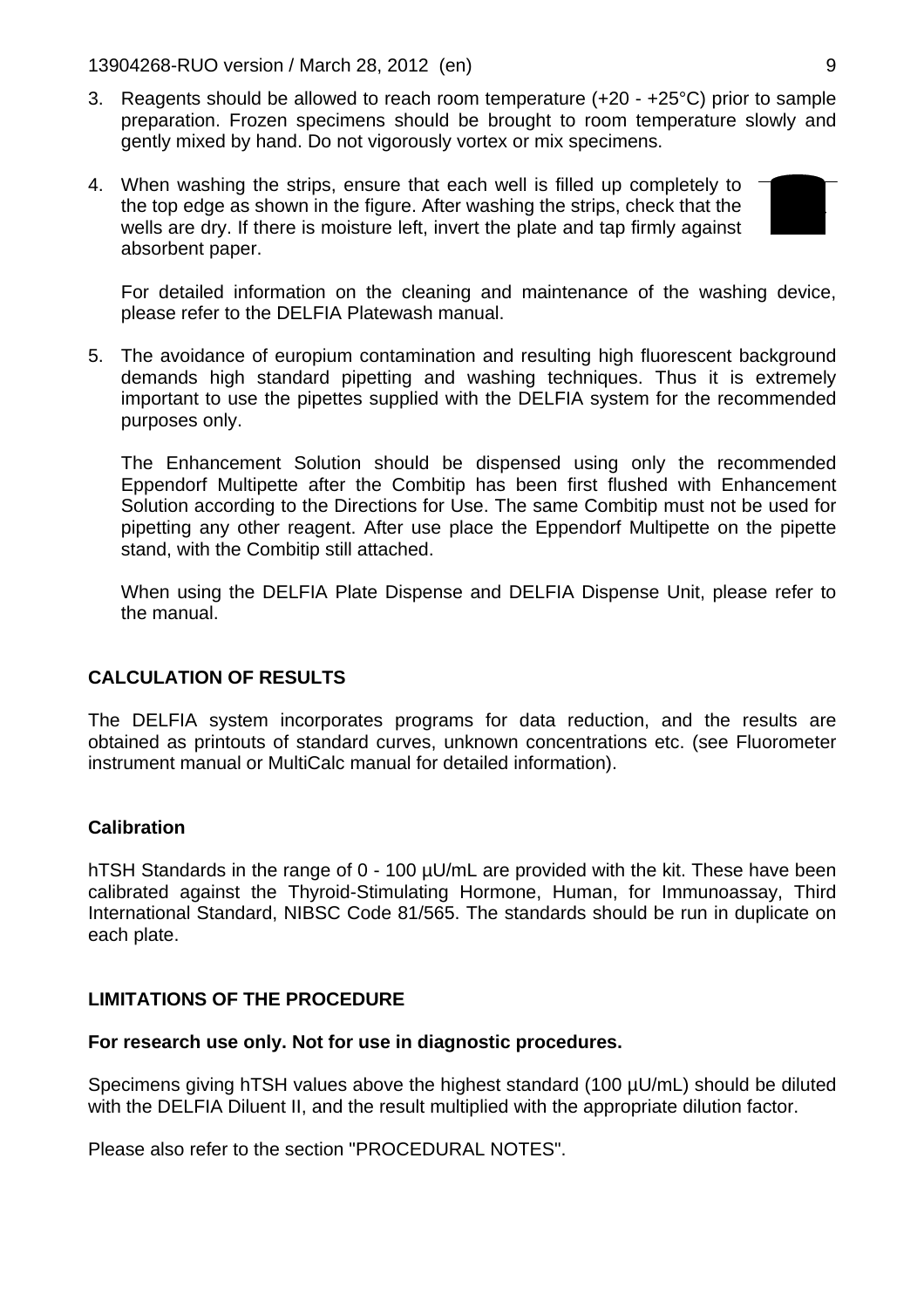#### **REFERENCES**

- 1. Soini, E. and Kojola, H. (1983): Time-resolved fluorometer for lanthanide chelates a new generation of nonisotopic immunoassays. Clin. Chem. **29**, 65-68.
- 2. Hemmilä, I., Dakubu, S., Mukkala, V-M., Siitari, H. and Lövgren, T. (1984): Europium as a label in time-resolved immunofluorometric assays. Anal. Biochem. **137**, 335-343.
- 3. Lövgren, T., Hemmilä, I., Pettersson, K. and Halonen, P. (1985): Time-resolved fluorometry in immunoassays. In Alternative Immunoassays. Ed. W.P. Collins. John Wiley & Sons Ltd., England, pp. 203-217.
- 4. Lövgren, T., Hemmilä, I., Petterson, K., Eskola, J.U. and Bertoft, E. (1984): Determination of hormones by time-resolved fluoroimmunoassay. Talanta **31**, 909- 916.

March 28, 2012